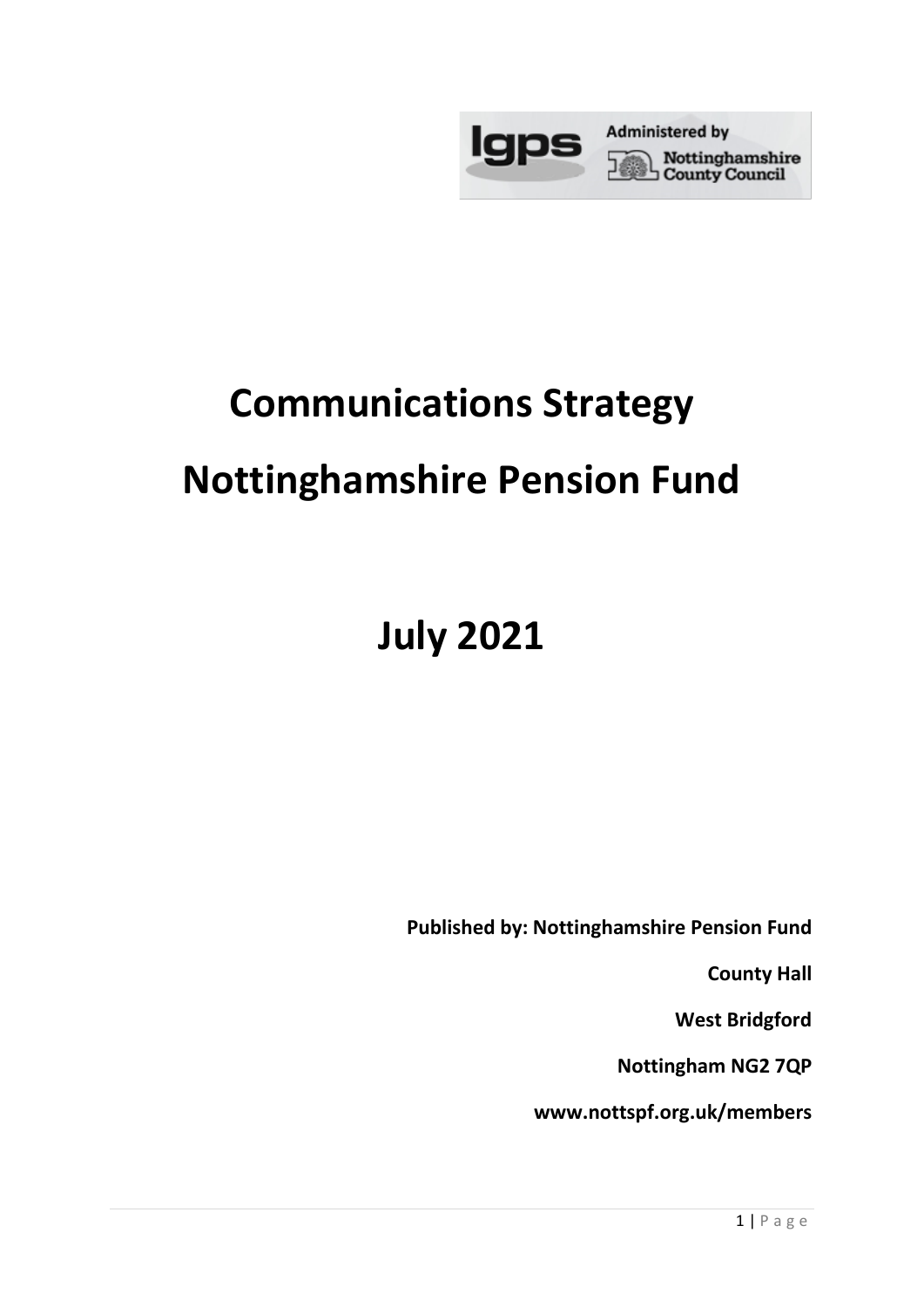### **Table of Contents**

- 1. Introduction
- 2. Regulatory Framework
- 3. Minimum Standards
- 4. Key Objectives
- 5. Stakeholders of the Fund
- 6. Active Scheme Members
- 7. Prospective Scheme Members
- 8. Deferred Members
- 9. Pensioners and Dependants
- 10.Scheme Employers
- 11.Pension Fund Staff
- 12.Trustees of the Fund, which includes the Pensions Committee and the Pensions Board
- 13.External Bodies
- 14.Unscheduled
- 15.Other Relevant Documentation
	- a. Funding Strategy Statement
	- b. Governance Compliance Statement
- 16.Equality
- 17.Freedom of Information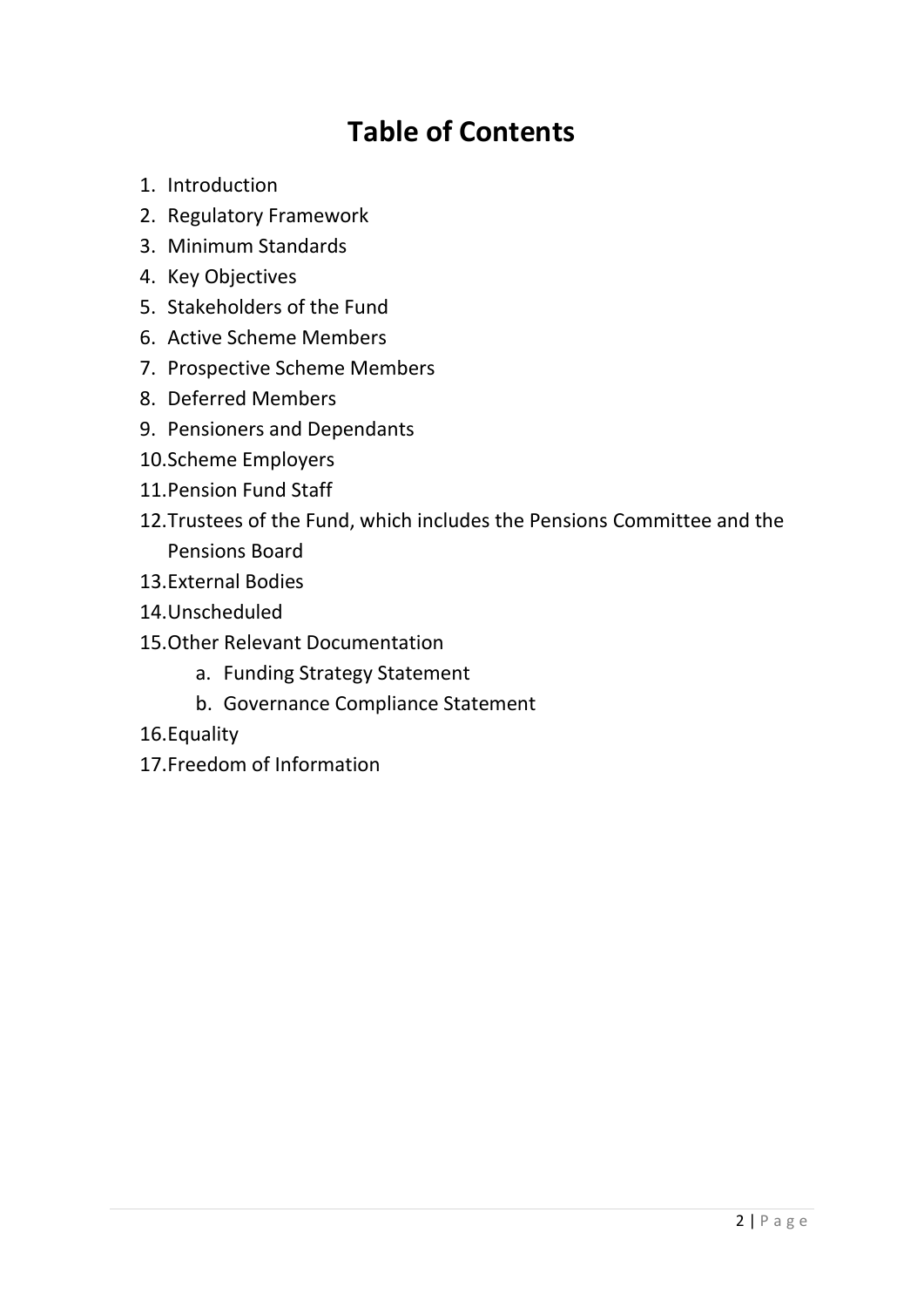#### **1. Introduction**

This is the communication strategy of the Nottinghamshire Pension Fund, administered by Nottinghamshire County Council (the Administering Authority).

This statement provides an overview of how the Fund will communicate with its customers (members and employers) and stakeholders. An effective communication strategy is vital for the Fund to meet its objective of providing a high quality and consistent service.

Scheme communications are a critical activity; they are the external face of the Fund and provide a key link with its customers and stakeholders. The Fund has 292 active employers with contributing members and a total membership of over 145,373 scheme members, these members are split into the following categories and with the following numbers of members in each category at January 2020.

| Types Of Pension Fund membership | Totals  |
|----------------------------------|---------|
| Active members                   | 43,957  |
| Deferred                         | 60,932  |
| <b>Pensioners</b>                | 40.481  |
| Total                            | 145,373 |
|                                  |         |

The Fund continuously looks at ways to enhance its communications, and this policy statement will be reviewed regularly.

#### **2. Regulatory Framework**

This strategy has been produced in accordance with Regulation 61 of the Local Government Pension Scheme Regulations 2013. This regulation states that:

- 61. (1) An administering authority must prepare, maintain and publish a written statement setting out its policy concerning communications with-
	- (a) members;
	- (b) representatives of members;
	- (c) prospective members; and
	- (d) Scheme employers
	- (2) The statement must set out its policy on-
	- (a) the provision of information and publicity about the scheme to members, representatives of members and scheme employers;
	- (b) the format, frequency and method of distributing such information or publicity; and
	- (c) the promotion of the scheme to prospective members and their employers.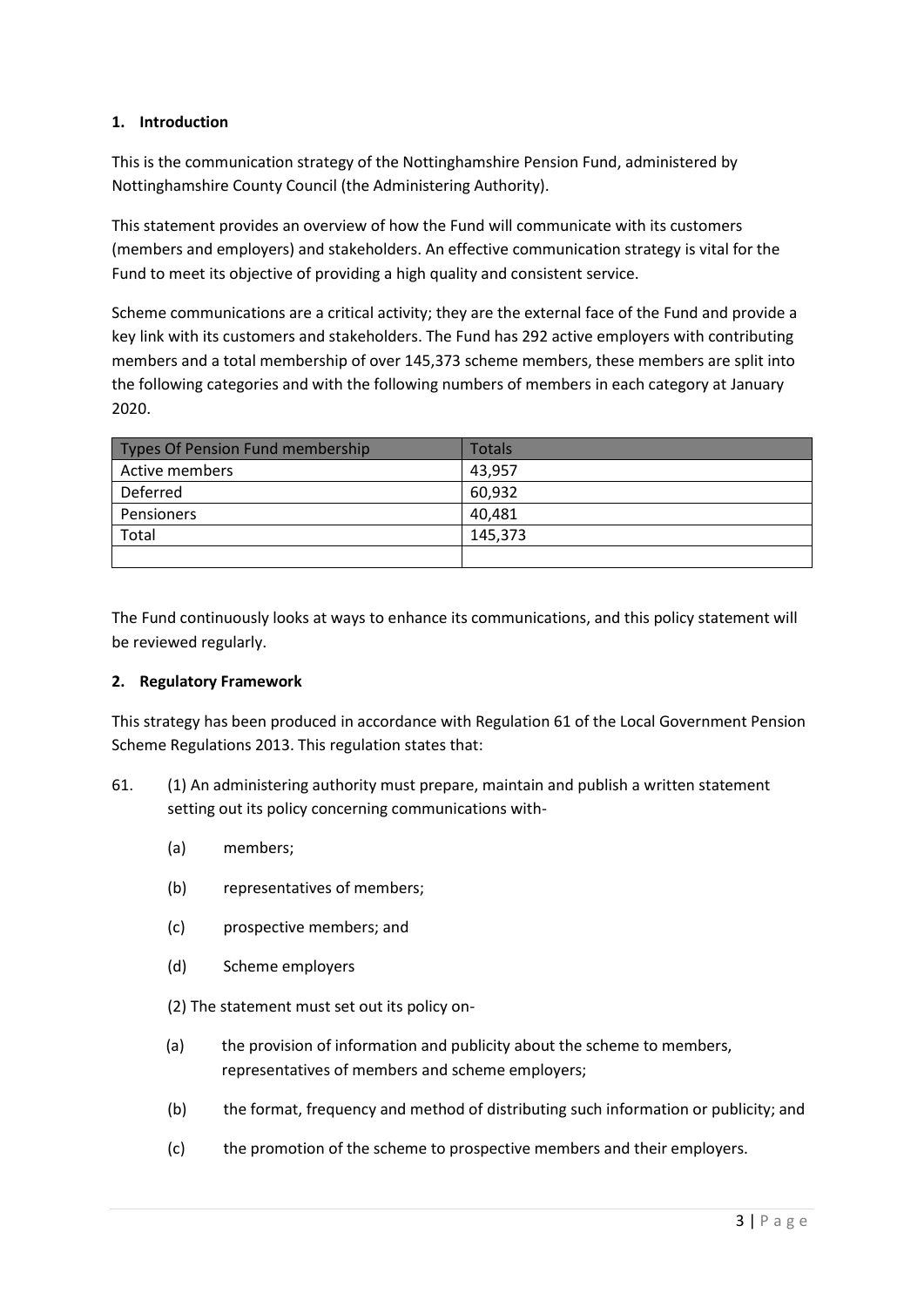The strategy must be revised and published by the administering authority following a material change in their policy on any matters referred to in paragraph (2).

#### **3. Minimum Standards**

Under the Occupational Pension Schemes (Disclosure of Information Regulation) 1996, administrators of the Local Government Pension Scheme (LGPS) are required to provide the following:

- A copy of the scheme regulations and any overriding legislation, on request, either through providing a personal copy, a copy for inspection or details of how to obtain a copy; members, employers, prospective members, their spouses, beneficiaries and recognised trade unions are entitled to this information.
- Basic information about the scheme must be given automatically to every prospective member before starting, or, if this is not practical, within two months of joining. This information must be provided on request – unless issued within the previous 12 months – to current members, prospective members, spouses, beneficiaries and recognised trade unions within two months of receipt of a written request.
- Details of any material changes to the LGPS notified to all members and beneficiaries (except excluded persons, that is, deferred pensioners whose present address is unknown) where possible before the change takes effect. Otherwise the change must be notified not later than three months after it has taken effect.
- An annual benefit statement to all active, deferred and pension credit members.

#### **4. Key Objectives**

The Nottinghamshire Pension Fund recognises that communicating with scheme stakeholders and customers is a critical activity for the fund and has established communication practices.

The Fund has identified the following key objectives of its communication strategy:

- Provide clear and timely communication to its customers and stakeholders.
- Recognise the requirement for different methods of communication for different customers and stakeholders.
- Seek continuous improvement in the way the Fund communicates.
- Inform customers and stakeholders to enable them to make the decisions regarding pension matters.
- Inform customers and stakeholders about the management and administration of the Fund.
- Consult major stakeholders about the management and administration of the fund.
- Promote the LGPS as an attractive benefit to scheme members and an important tool in recruitment to employers.
- Support employers to enable them to fulfil their responsibility to communicate and share information with members in relation to the scheme.
- Treat information security with importance and in line with the current data protection legislation.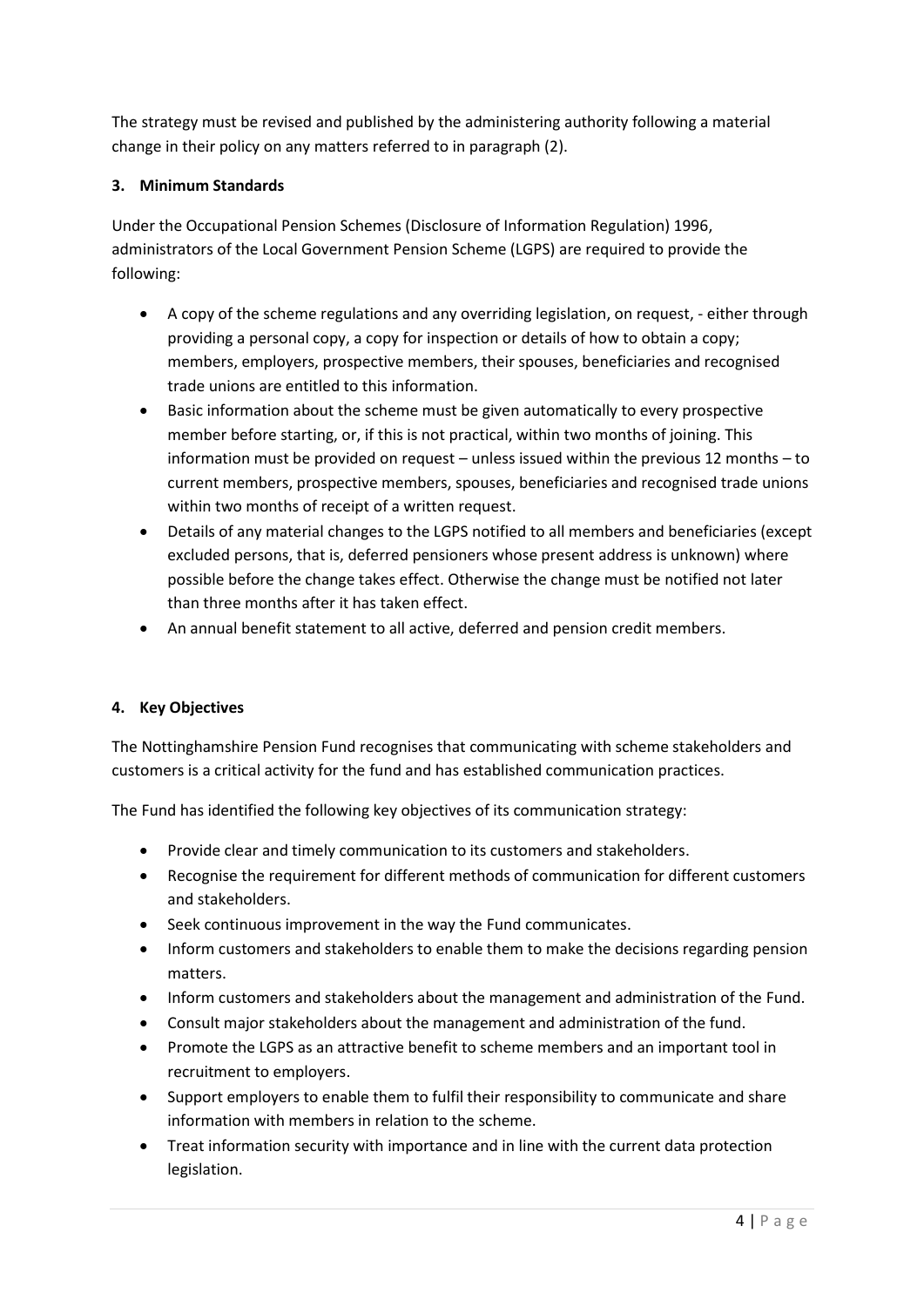#### **5. Stakeholders of the Fund**

The strategy outlines the scope of communications and sets out the mechanisms which are to be used to meet those communication needs. The Fund will use the most appropriate communication medium for the audiences receiving information. This may involve using more than one method of communication.

There are several key stakeholder groups with whom the Fund needs to communicate. These are:

- a) Active Scheme members
- b) Prospective Scheme members
- c) Deferred Scheme members
- d) Pensioners and dependants
- e) Scheme Employers
- f) Pension Fund Staff
- g) The Pension Fund Committee and the Pensions Board
- h) External bodies
- i) The general public

#### **6. Active Scheme members**

The Fund has a website containing extensive details of the scheme and the Pension Fund and from where scheme leaflets, forms and guides may be downloaded. There are links on the website to other organisations which are relevant to scheme members, such as contacts for Employers, AVC Providers and bodies that may provide independent help for members.

Communications with pensioners are being continually developed using the website to communicate on pertinent issues, the most current issues relate to such subjects as finances, Pension Regulator initiatives on Pension Scams, and news relating to AVC Provision by the Fund providers. The Pensions Office also liaises with the Fund's Scheme Employers to ensure that member's information is kept up to date.

The Pensions Office sends benefit statements to all active members on an annual basis, subject to the member's Scheme Employer providing timely year end information to the Pensions Administration Team. The statements are sent as soon as the year end data is reconciled but before the 31 August which is the statutory deadline.

A dedicated telephone help line has been established and is widely publicised in the Scheme literature.

There are other miscellaneous actions taken for scheme members, such as dealing with specific customer complaints and commendations, and using appropriate process in the tracking and contacting of deferred beneficiaries.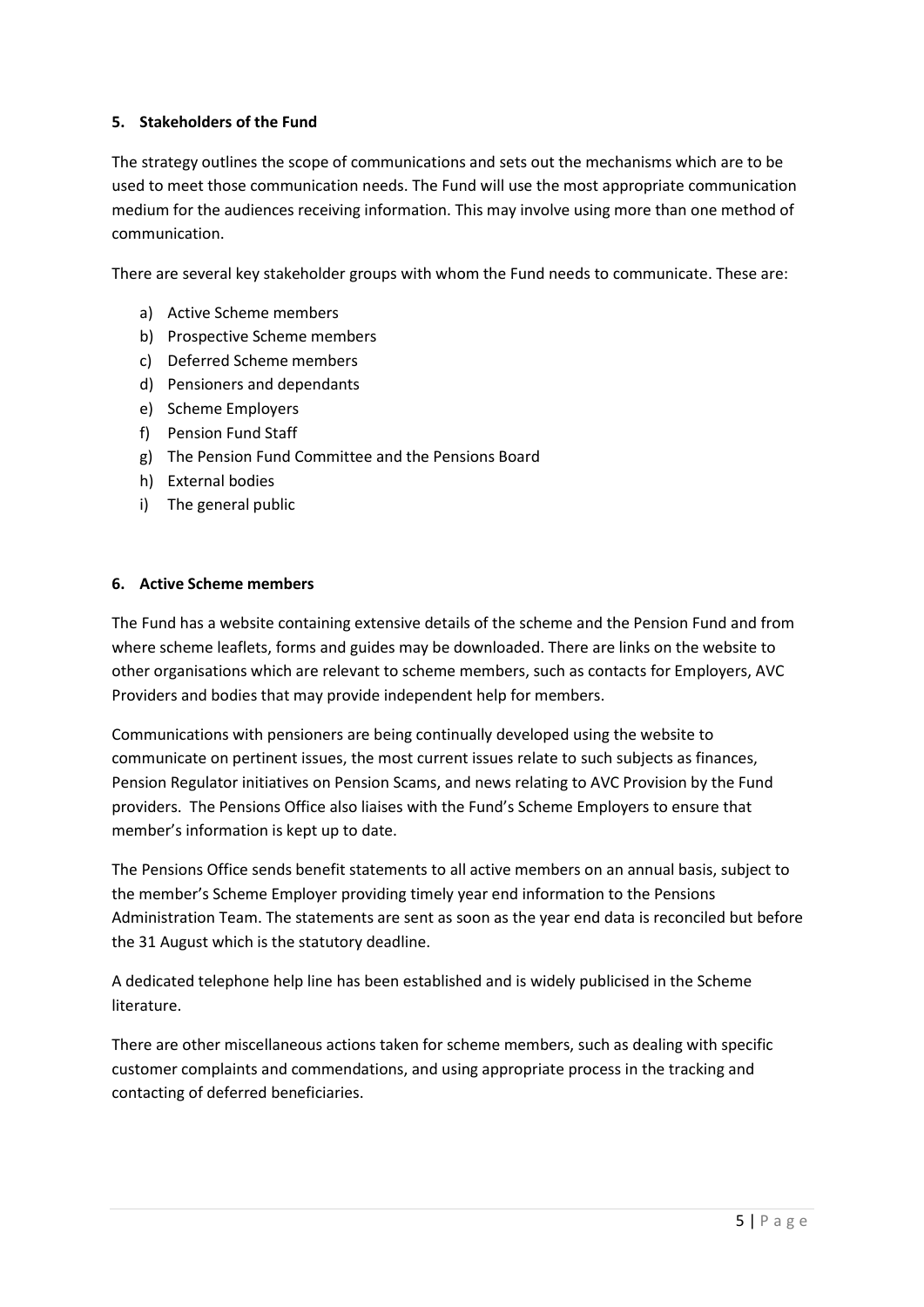#### **7. Prospective Scheme members**

As part of the Government's aim to encourage the public to save for the future, the Pensions Office targets prospective members through scheme employers. This is done by ensuring that all new appointees receive the scheme booklet and are referred to the Fund's website for further information.

There are several factsheets on the website that provide more detail on topics such as increasing benefits and making nominations. These factsheets can be sent out to individual members and are also available to download from the website.

The Pension Fund has two Additional Voluntary Contribution (AVC) providers (Prudential and Scottish Widows) who provide a choice on AVC benefits.

#### **8. Deferred members**

A yearly summary of each member's details held including a current valuation of their deferred pension benefits is issued by 31 August each year and sent by post to their home address. This also acts as a prompt to notify the fund of any change of circumstances including current nominations. Undelivered statements which are returned to the fund allow us to trace missing members before their benefits are due for payment.

Deferred members can contact the fund helpline to discuss any issues or specific points regarding membership. The Pensions Office offer information on all aspects of scheme membership and benefits for all active, deferred and pensioner members.

#### **9. Pensioners and Dependants**

Pay advices are issued to pensioners 4 times a year March to June by the Pension Fund Payroll provider which is the County Council Payroll Services; this coincides with the annual pension increase and the annual HMRC tax notification changes. Throughout the rest of the year, a pay advice is only sent if the net pension changes by more than £5. Returned pay advice alerts the Fund to a change in circumstances, allowing the Fund to trace missing members. Each member also receives a P60 by post by the end of May each year.

There is a dedicated section on the Fund's website that is available for pensioner members. This provides detailed and informative links allowing members to be kept up to date with the latest news and changes. There is also a quick link which allows pensioners to contact the Fund using an electronic form.

Pensioners can also send correspondence including changes details, such as address or bank details to both the Fund and the pension payroll by e-mail and post.

#### **10. Scheme Employers**

The Pensions Office aims to work in partnership with Scheme Employers to assist them in the application of the Scheme. The Pension Fund attends regular quarterly meetings with District Councils and arranges meetings with other group Employers when required to pass across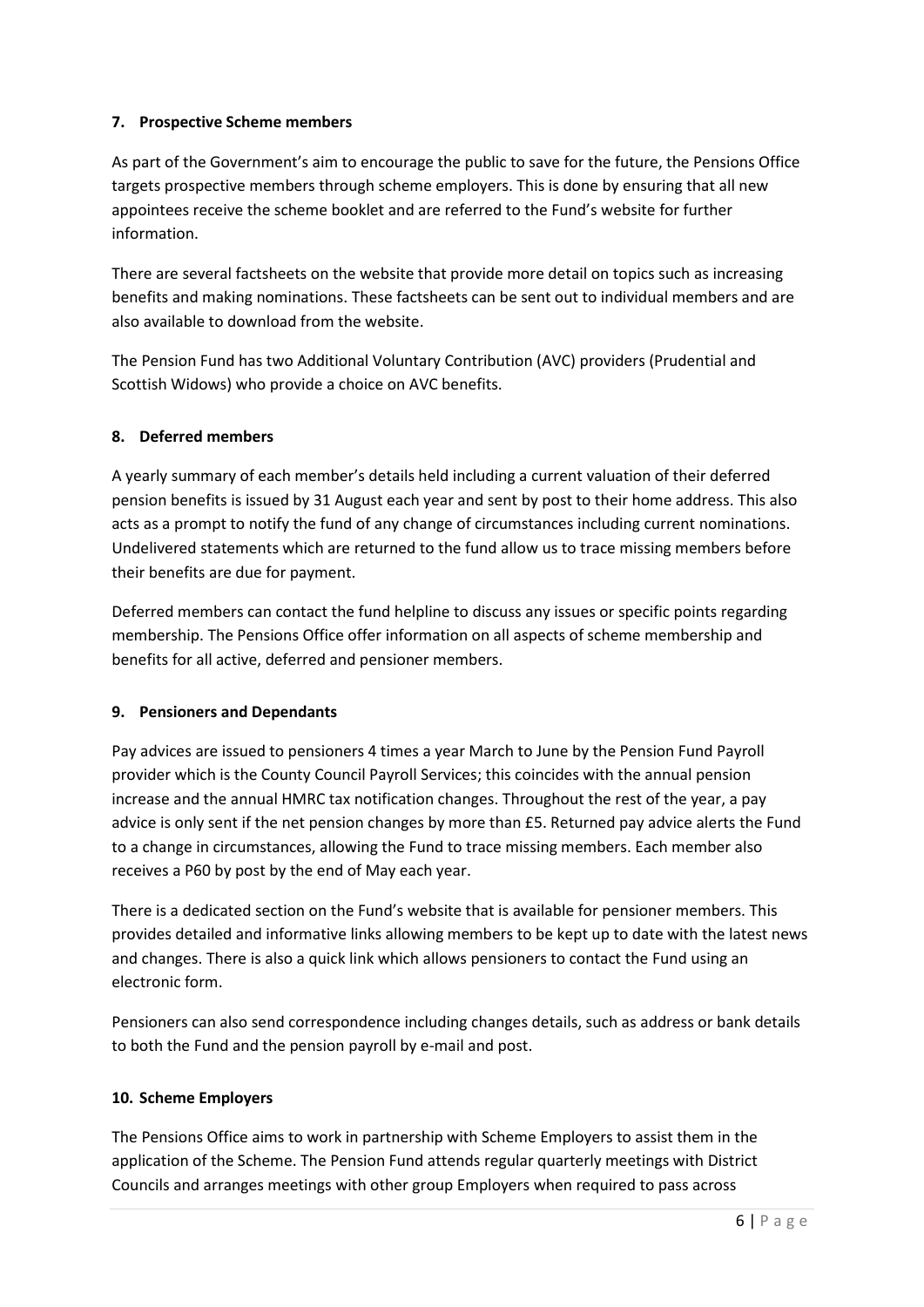information and identify and resolve cases. An Administration Strategy is in place with Scheme Employers which includes a Service Level Agreement which outlines the requirements of employers and the Pensions Administration Team.

A password protected section on the Fund's website is available for our employers; this provides detailed and informative links allowing employers to be kept up to date with latest news and changes. Electronic copies of all relevant forms, scheme literature, policies and reports are also available to download, along with training documents and tools, plus links to other organisations e.g. Local Government Employers.

Administration forms are available with guidance notes to notify the Fund of key events affecting pension benefits.

Annual meetings are arranged inviting employers to enable the fund to update employers on the requirements of the year end activities.

We currently utilise the website to inform our Scheme Employers of their administration responsibilities. This is available on the employer's part of the website.

The Pensions Office uses the 'CIVICA UPM' database to hold member records. Future developments include achieving greater web compatibility and the transmission of data electronically. Following the success of a pilot project on the development of an Employer Portal, the employer Portal is now being rolled out to scheme employers. This development will allow employers to have access through the internet to the pension records of their employees, and will enable employers to undertake a number of tasks, and provide data to the Pension Fund electronically.

#### **11. Pension Fund Staff**

The Pensions Office currently ensures that all new staff receive induction and training, so that they can undertake their duties and responsibilities effectively. The Pensions Office has Team Meetings and Management Team Meetings to discuss issues ranging from planning to communications.

The Pension Fund website is also a resource centre for the Administration team as it has links to the National LGPS website, and all employer /member documents are available on the site.

#### **12. The Pension Fund Committee and the Pensions Board**

The Pension Fund website contains relevant information for Committee and Board Members and Scheme Employers with regards to information about their respective roles. The development of knowledge and training is also provided by the Fund's Investment & Administration Officers and this is also supplemented by attendance at relevant external training sessions, conferences, and seminars. In addition to the Pension Fund Committee, following the Public Service Pensions Act 2013 a local Pensions Board has been set up to support the governance and administration of the Nottinghamshire Pension Fund which helps to ensure effective and efficient governance and administration of the Local Government Pension Scheme. The respective Committee and Pensions Board members are provided with information and reports on all relevant pension matters as required.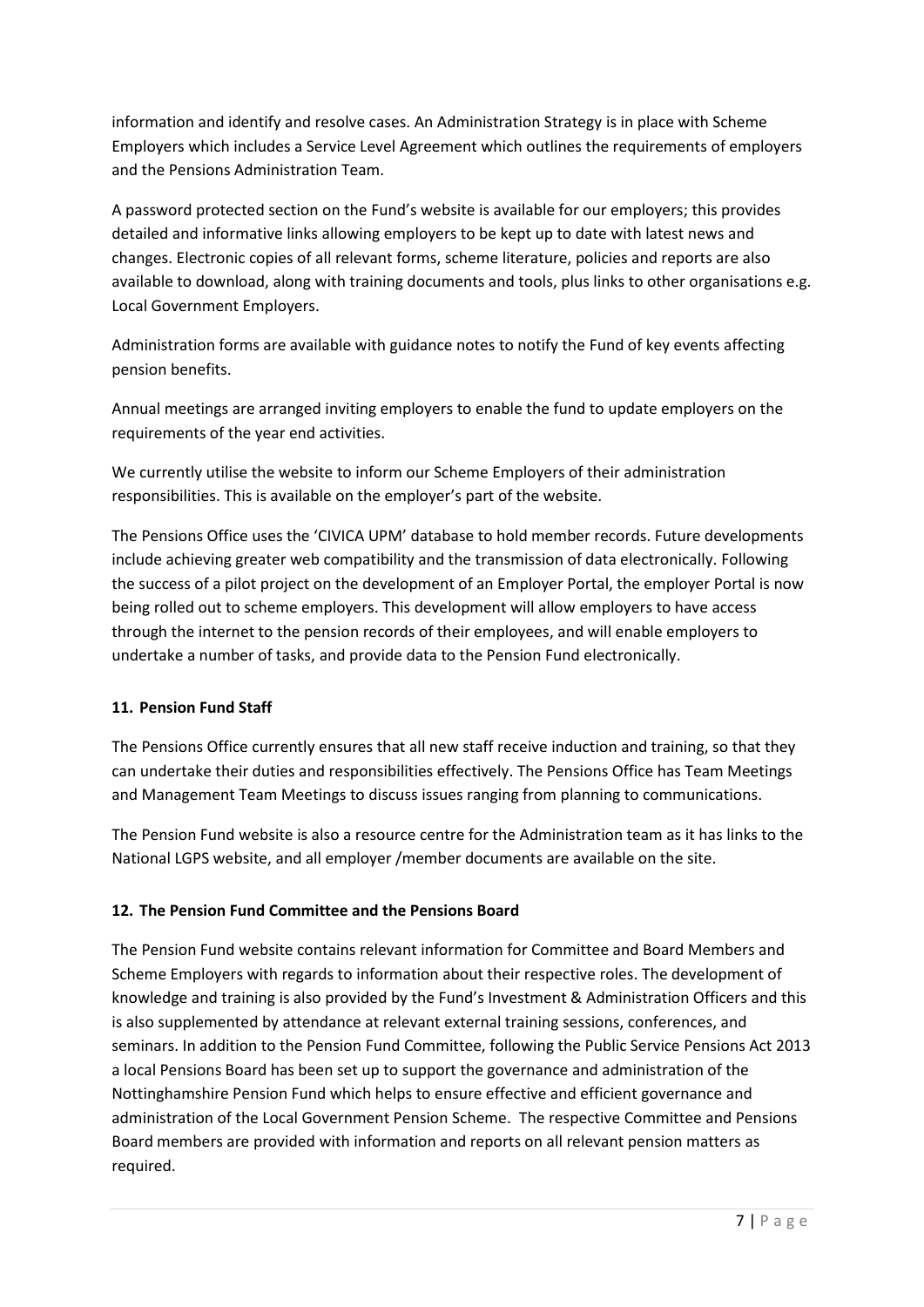#### **13. External Bodies**

The Fund communicates with additional external bodies including:

The Ministry of Housing, Communities and Local Government (MHCLG) who are responsible for drafting and laying the LGPS regulations before parliament.

The scheme also communicates with the Department for Work and Pensions (DWP) and communicates in relation to the contracting out details of scheme members and combined pension benefit forecasts.

The Fund ensures it pays all benefits in compliance with both the lifetime allowance and annual allowance.

The Fund is also represented at the East Midlands Pension Officers Group, which meets quarterly to discuss all aspects of the LGPS knowledge sharing and collaborative working are key features of this group's discussion.

The Pension Administration Manager also attends the Pension Managers Group within the Central Pool.

The Pensions Office is a member of the Pensions Administration Benchmarking Club which is run by the Chartered Institute of Public Finance and Accountancy (CIPFA). We provide information on membership numbers and administration costs and subsequently benchmark our costs and service with all members and specified members of the Club.

The Local Government Pension Scheme Advisory Board is a body set up under section 7 of the Public Service Pensions Act 2013 and the Local Government Pension Scheme Regulations 110-113. The purpose of the Board is to be both reactive and proactive. It seeks to encourage best practice, increase transparency and coordinate technical and standards issues across the Local Government Pension Scheme.

The Local Government Association

HM Revenue and Customs

The Government Actuaries Department works on behalf of the Government to provide actuarial skills that help decision makers take account of risk and uncertainty. Their mission is to improve the stewardship of Public Sector Finances by supporting effective decision making and robust financial reporting through actuarial analysis, modelling and advice.

LGPS Central Ltd, the Fund's pooling company

#### **14. The General Public**

Because the LGPS benefits are underwritten by employers, the good management of the LGPS is relevant to the local population. The primary method of communication with the general public is through the Fund's website. The Fund publishes information about the LGPS and how the scheme is governed.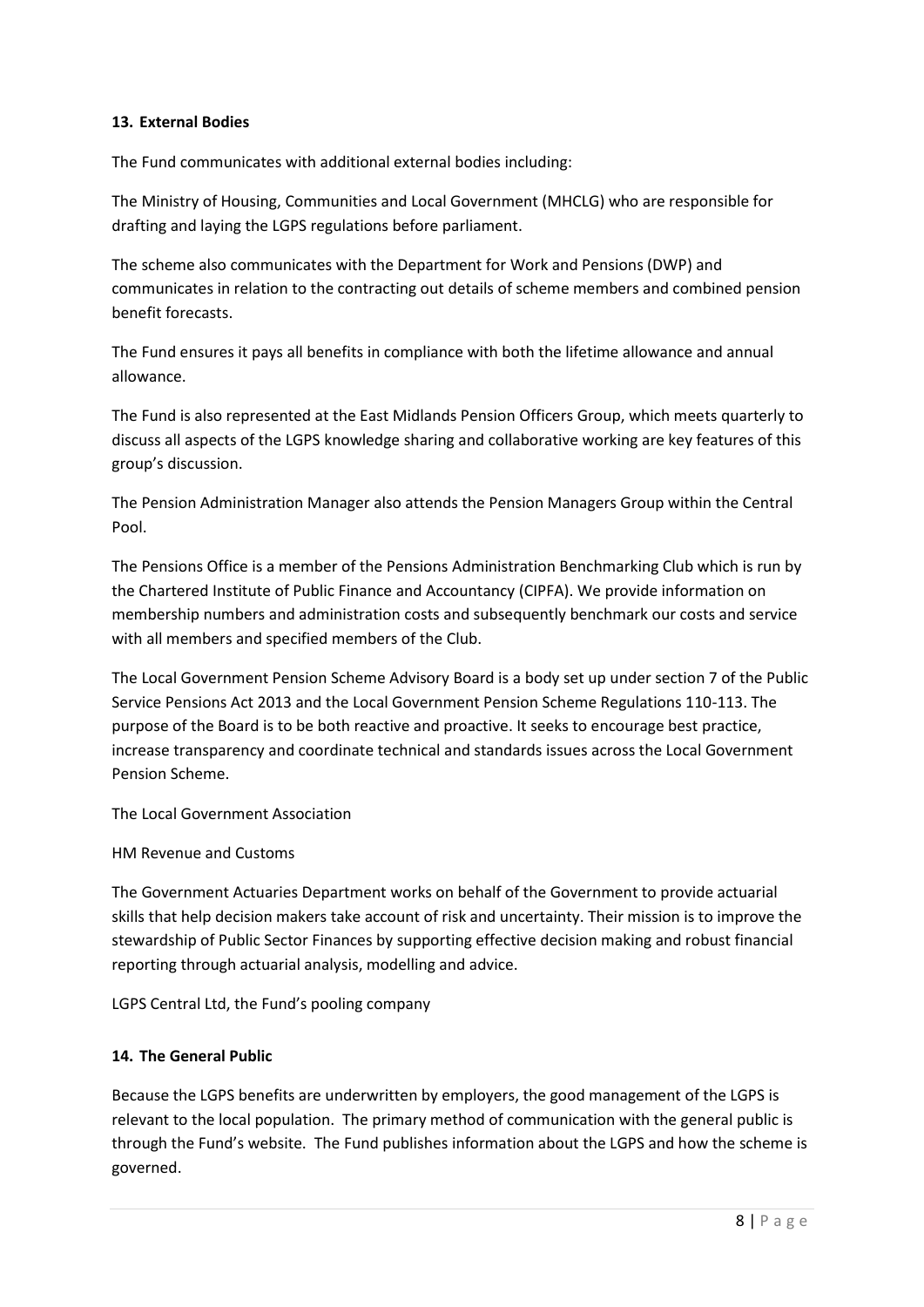The Fund's strategies are published on the website including the Fund's approach to the financial risks arising from climate change and responsible investment. An annual TCFD report is provided. The Fund publishes details of its investments and its voting record on a quarterly basis.

Reports to Pension Fund Committee are published on the County Council website. In response to enquiries from the public, the quarterly investment report now includes details of the Fund's investment in Oil & Gas companies, and in sustainable and renewable energy investments.

#### **15. Unscheduled Communication**

There will be times throughout the year when the Pension Fund will be required to communicate information to Fund stakeholders which is unscheduled and ad hoc. This could include changes to LGPS regulations, or other pension information which may have an impact on employers or members of the scheme.

#### **16. Other Relevant Documentation**

In addition to the communication documents produced by the Fund explaining the benefits of the LGPS, for Scheme members and employers the Fund publishes several key documents relating to the administration and governance of the Fund. These are as follows: -

#### **a. Funding Strategy Statement**

LGPS Regulations require that all Administering Authorities publish a Funding Strategy Statement (FSS). The Fund's FSS sets out our commitment to meeting our liabilities while at the same time maintaining stable employer rates.

#### **b. Governance Compliance Statement**

LGPS Regulations require all Administering Authorities to publish a Governance Policy Statement. The fund's compliance statement sets out how it delegates its responsibilities including duties and terms of reference and stakeholder representation.

#### **c. Administration Strategy**

LGPS Regulations require the Administering Authority to have a Administration Strategy which details responsibilities, standards, levels of performance and policies required to deliver statutory requirements for the LGPS and comply with requirements of the Pension Regulator.

#### **17. Equality**

Our communications are tailored to the individual needs of our stakeholders. We will make every effort to provide communications to our stakeholders in their preferred language or format on request.